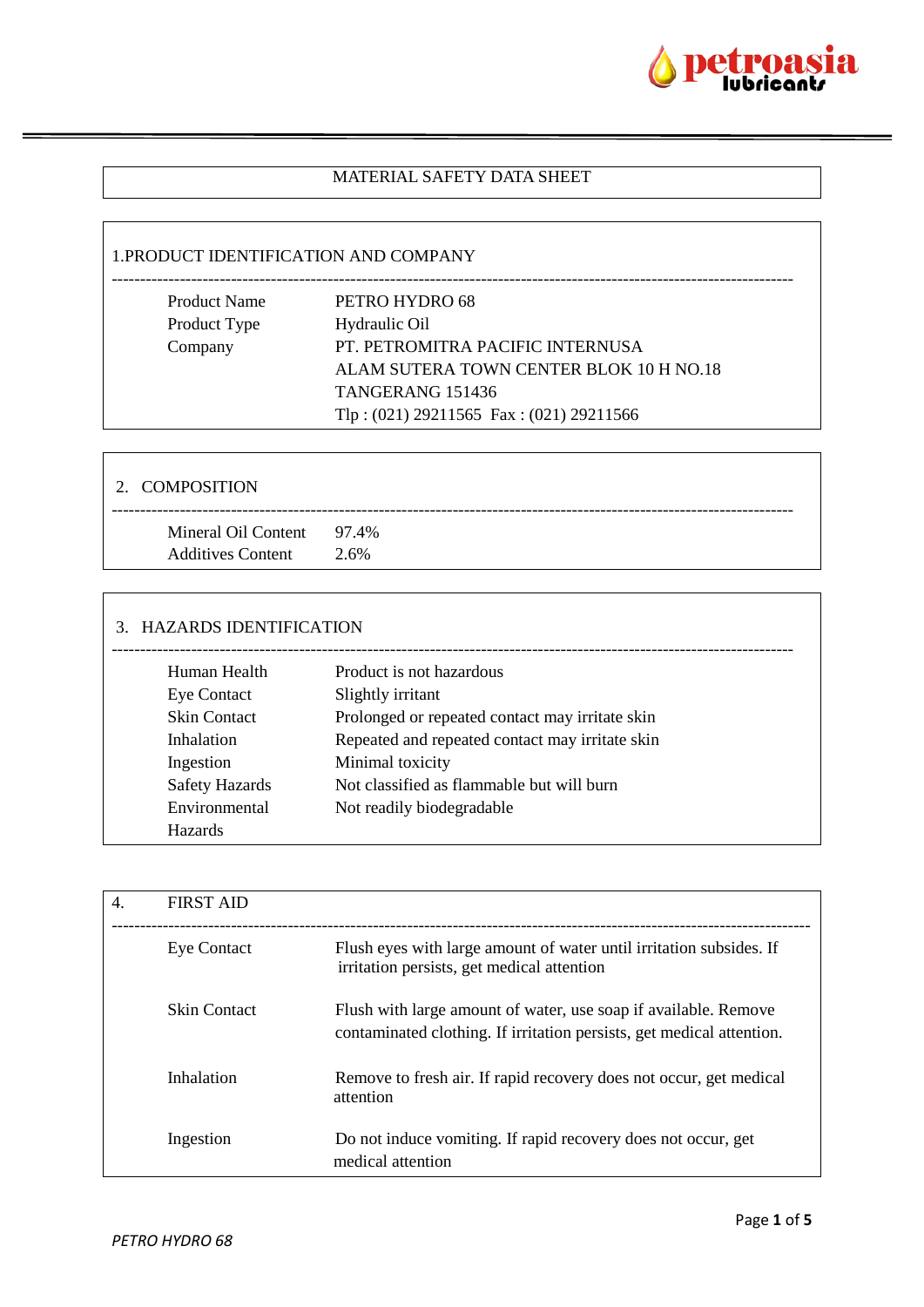

| 5. | <b>FIRE SAFETY</b>       |                                                                                                                                                                                                                  |
|----|--------------------------|------------------------------------------------------------------------------------------------------------------------------------------------------------------------------------------------------------------|
|    | <b>Flash Point</b>       | $>170^{\circ}C$                                                                                                                                                                                                  |
|    | <b>Flammable Limits</b>  | LEL $1.0$                                                                                                                                                                                                        |
|    |                          | UEL 6.0                                                                                                                                                                                                          |
|    | <b>Autoignition Temp</b> | $>220$ °C                                                                                                                                                                                                        |
|    | Specific Hazards         | Not classified as flammable but will burn. Hazardous combustion<br>product may include carbon monoxide, oxides of sulphur, and<br>unidentified organic and inorganic compounds                                   |
|    | Fire Fighting            | Use dry chemical, foam or carbon dioxide to extinguish fire. Water<br>may cause splattering or frothing. Use water to cool and protect fire-<br>exposed material. Wear protective equipment during fire fighting |

#### 6. ACCIDENTAL RELEASE MEASURES

--------------------------------------------------------------------------------------------------------------------------- Clean-up Procedures Stop the source of leak or realease and contain spill if possible. Cover spill with generous amount of inert absorbent material such as sand of earth Sweep up and remove to suitable,clearly marked containers for disposal in accordance with local regulations. Scrub contaminated area with detergent and water. Pick up liquid with additional absorbent material and dispose as above. Wear proper protective equipment during clean-up

| 7. | HANDLING AND STORAGE |                                                                                                                                                                                        |  |
|----|----------------------|----------------------------------------------------------------------------------------------------------------------------------------------------------------------------------------|--|
|    | Handling             | Handling temperatures should not exceed 70°C. Wear proper safety<br>protective equipment. Wash hands thoroughly after handling. Water<br>contamination and spillage should be avoided. |  |
|    | Storage              | Storage temperatures should be maintained between 0 to 50°C.<br>toxic fumes may be evolved from decomposition of<br>Odorous and<br>product if stored above the safe temperature.       |  |

| 8. | EXPOSURE CONTROL/PERSONAL PROTECTION |                                                                                                                                      |
|----|--------------------------------------|--------------------------------------------------------------------------------------------------------------------------------------|
|    | <b>Exposure Limits</b>               | Threshold Limit Values for oil mist is recommended to be controlled<br>at 5 mg/m <sup>3</sup> or lower for exposure of 8 hours daily |
|    | Ventilation                          | Use exhaust ventilation to keep below exposure limits                                                                                |
|    | <b>Eye Protection</b>                | Wear safety glasses or face shields if splashing is likely to occur                                                                  |
|    | <b>Skin Protection</b>               | Avoid repeated and prolonged contact with product. Use oil resistant<br>gloves                                                       |
|    | Respiratory                          | Not normally required unless in confined                                                                                             |
|    | Protection                           |                                                                                                                                      |
|    | <b>Body Protection</b>               | Use proper protection equipment to avoid contact. Wear PVC apron i                                                                   |
|    |                                      | if splashes are likely to occur                                                                                                      |

.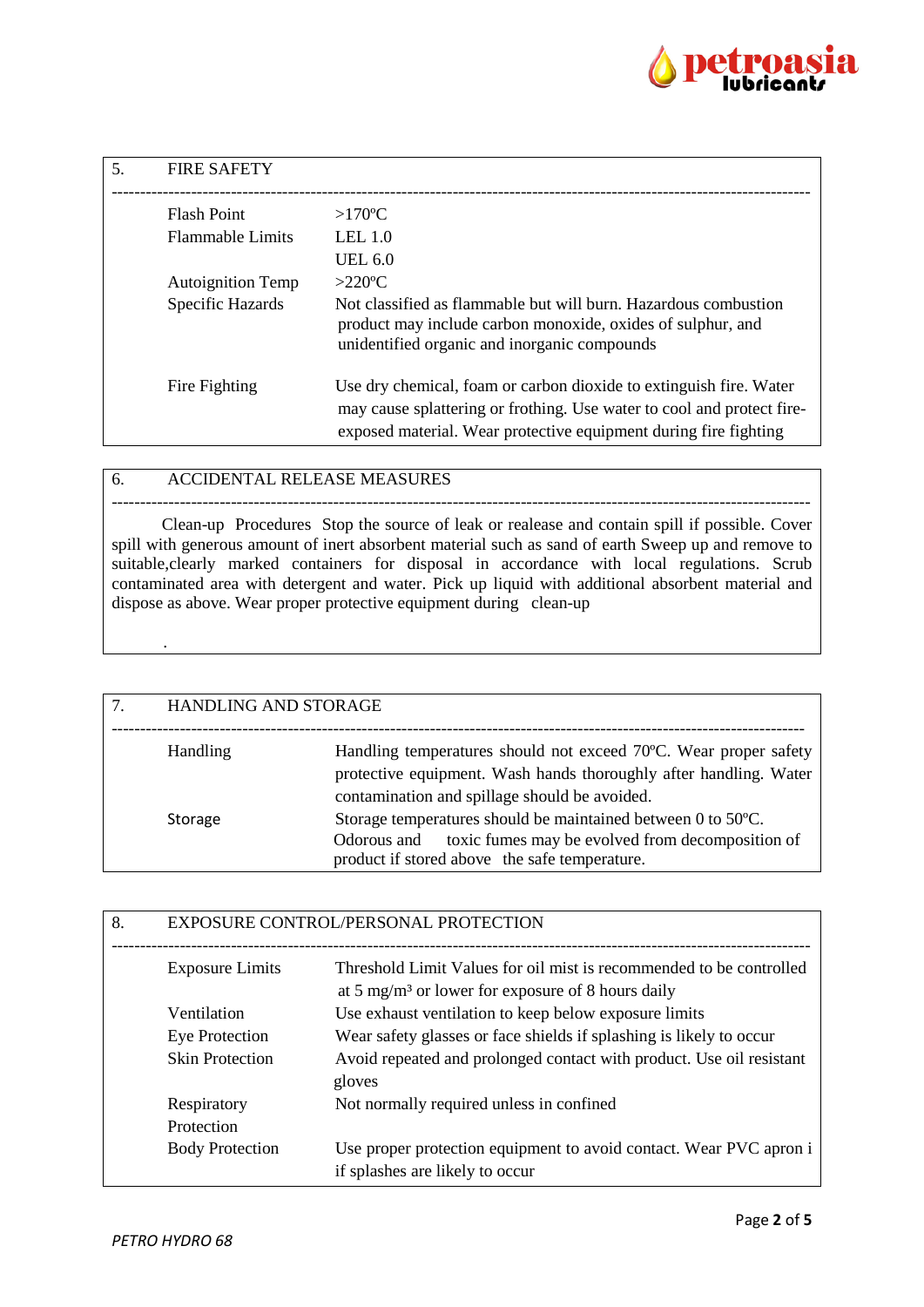

# 9. PHYSICAL AND CHEMICAL PROPERTIES

| <b>Physical State</b>                   | Liquid                                          |
|-----------------------------------------|-------------------------------------------------|
| Colour                                  | Clear & Bright                                  |
| Odour                                   | Characteristic mineral oil                      |
| Vapour Pressure                         | $< 0.5$ Pa at 20 °C                             |
| Density                                 | $0.8853$ g/cm <sup>3</sup> at 15 <sup>o</sup> C |
| Kinematic Viscosity @<br>$40^{\circ}$ C | 68.97 cSt                                       |
| Kinematic Viscosity @ 100°C             | 8.7 <sub>cSt</sub>                              |
| Pour Point                              | $-9°$                                           |
| <b>Flash Point</b>                      | > 200 °C                                        |
| pH of undiluted product                 | Not available                                   |
| Auto-ignition temperature               | $>200^{\circ}$ C                                |
| Solubility in water                     | Negligible                                      |
|                                         |                                                 |

# 10. STABILITY AND REACTIVITY

| Stability        | Product is stable under normal use conditions                                   |
|------------------|---------------------------------------------------------------------------------|
| <b>Thermal</b>   | Carbon monoxide, carbon dioxide, oxides of sulphur and nitrogen a               |
| Decomposition    | organic and inorganic compound may evolve when subject to heat or<br>combustion |
| Hazardous        | Will not occur undeer normal conditions                                         |
| Polymerisation   |                                                                                 |
| Incompatible     | Strong oxidizing agents. Strong acids                                           |
| <b>Materials</b> |                                                                                 |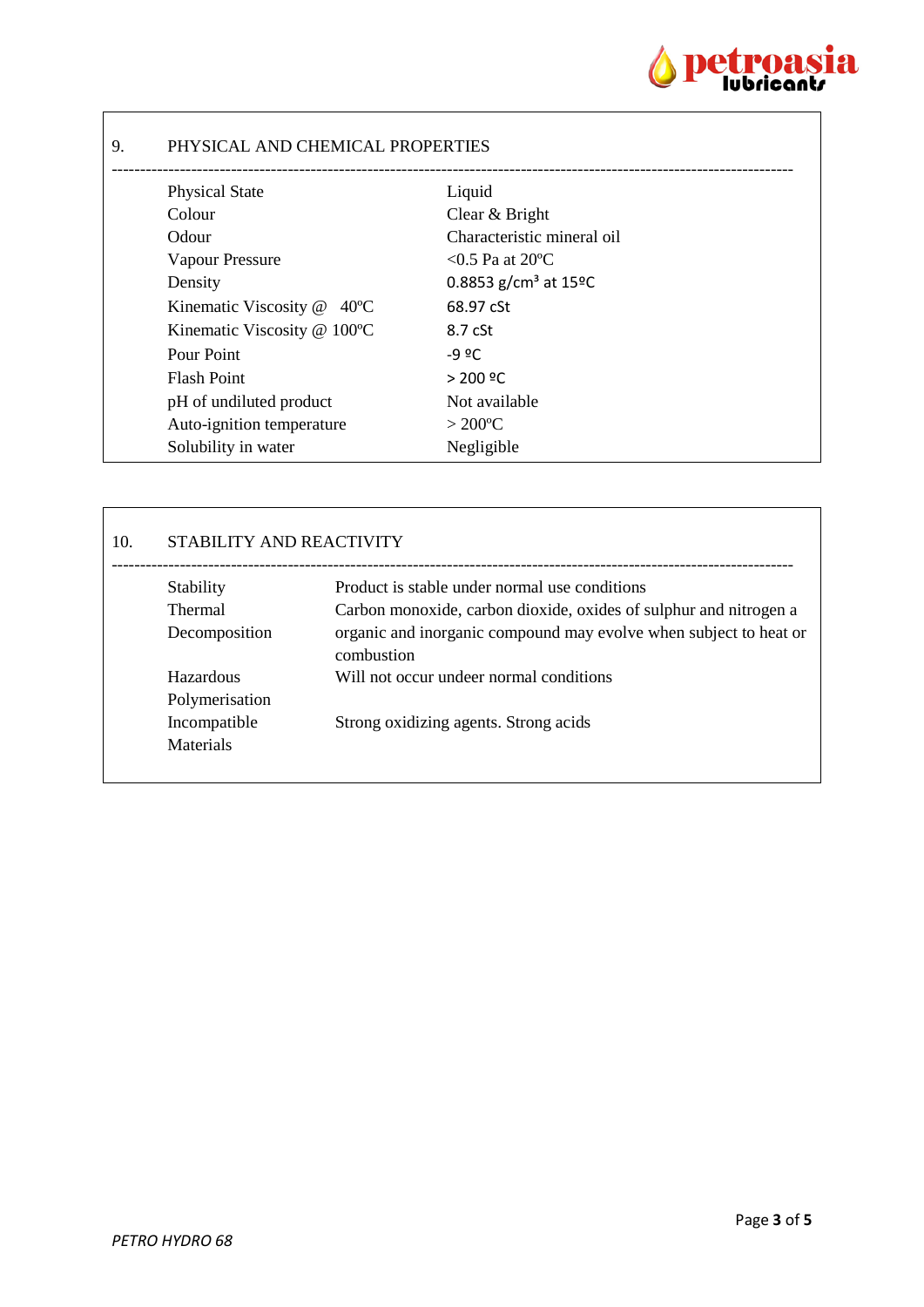

# 11. TOXICOLOGICAL INFORMATION

| <b>Basis</b> |                       | No toxicological data is available for this product. Information is<br>provided based on the addtives, other components and base stock<br>used                                                                                                                                                         |
|--------------|-----------------------|--------------------------------------------------------------------------------------------------------------------------------------------------------------------------------------------------------------------------------------------------------------------------------------------------------|
| - Oral       | <b>Acute Exposure</b> | LD 50 expected to be above $2000 \text{ mg/kg}$ .                                                                                                                                                                                                                                                      |
| - Skin       | <b>Acute Exposure</b> | LD 50 expected to be above $2000 \text{ mg/kg}$ .                                                                                                                                                                                                                                                      |
| Inhaltion    | Eye Irritation        | Repeated or prolonged exposure to oil mists may cause irritation<br>Slight irritant                                                                                                                                                                                                                    |
|              | Skin Irritation       | Not a skin irritant unless repeated or prolonged contact                                                                                                                                                                                                                                               |
| Respiratory  |                       | Slight irritant                                                                                                                                                                                                                                                                                        |
| Irritation   |                       |                                                                                                                                                                                                                                                                                                        |
|              | Carcinogenicity       | No data to suggest that product is carcinogenic                                                                                                                                                                                                                                                        |
|              | Mutagenicity          | No data to suggest that product is mutagenic                                                                                                                                                                                                                                                           |
|              | Other Information     | Brief contact with used oil is not expected to have serious effect in                                                                                                                                                                                                                                  |
|              |                       | humans if he oil is removed thoroughly by washing with soap and<br>water                                                                                                                                                                                                                               |
|              |                       | Used engine oils may contain harmful impurities that have<br>accumulate during use. The concentration of such impurities will<br>depend on use and they present risks to health and the environment<br>on disposal. All used oils should be handled with caution and skin<br>contact should be avoided |

| 12. | <b>ECOLOGICAL INFORMATION</b> |                                                                                                                                                                                                      |  |
|-----|-------------------------------|------------------------------------------------------------------------------------------------------------------------------------------------------------------------------------------------------|--|
|     | <b>Basis</b>                  | No ecological data is available for this product. Information is<br>provided base on the additives, other components and base stock<br>used.                                                         |  |
|     | Mobility                      | Liquid under most environmental conditions. Floats on water. It is<br>absorbeb by soil and will not be mobile                                                                                        |  |
|     | Persistance/                  | Not readily biodegradable. Major constituents are expected to be<br>inherently Degradability be inherently biodegradable, but the product<br>contains components that may persist in the environment |  |
|     | <b>Bioaccumulation</b>        | Has the potential to bioaccumulate                                                                                                                                                                   |  |
|     | Ecotoxicity                   | Poor soluble mixture. Practically non-toxic to aquatic organisms.<br>May caused physical fouling of aquatic organisms                                                                                |  |